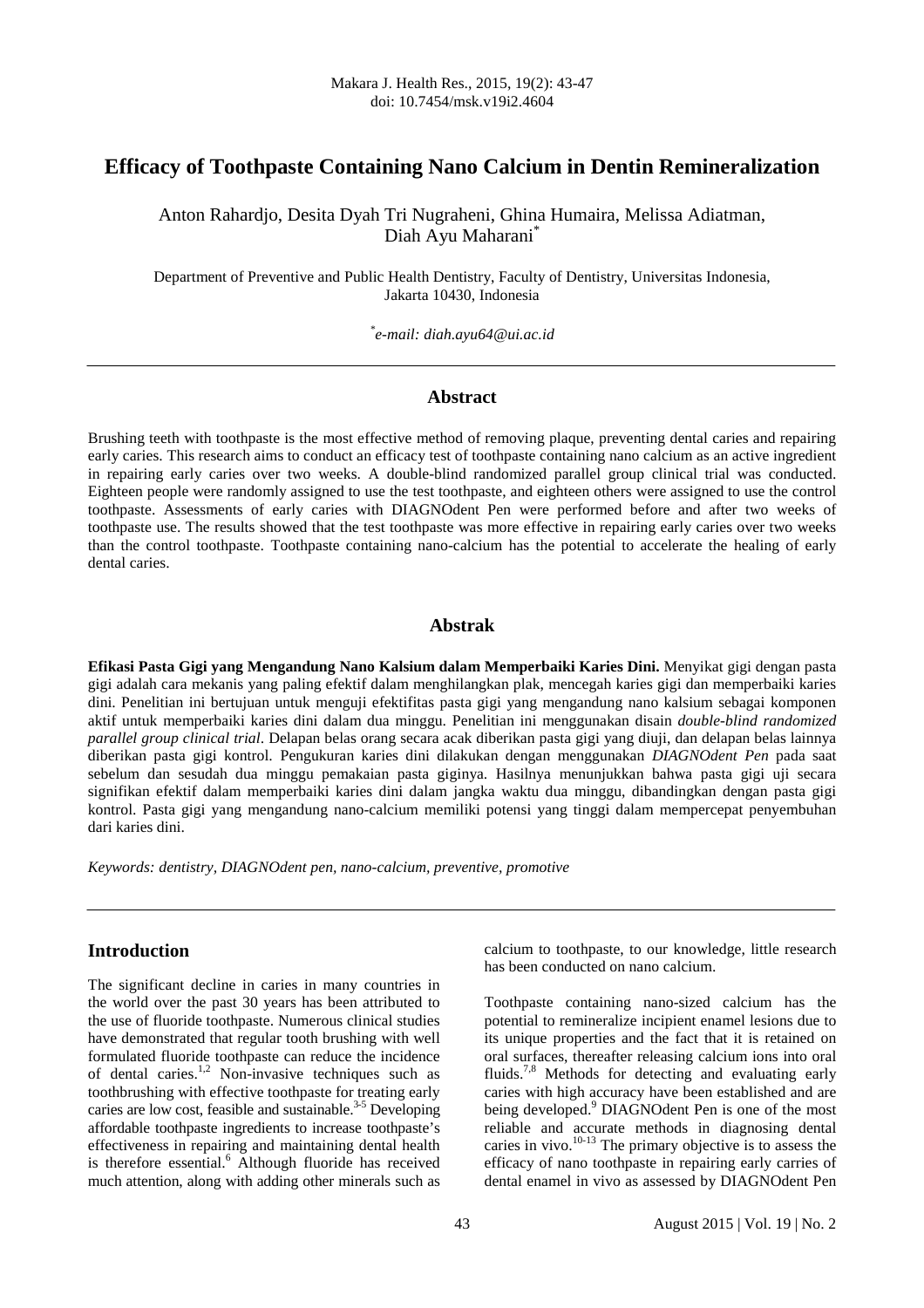over 2 weeks compared to that of a standard silica fluoride toothpaste.

# **Methods**

Forty volunteers aged 19-30 years were selected for the study. To be included in the study, subjects were required to be willing to participate, to sign the informed consent, comply with the study procedures, have no medical conditions that prevented them from brushing their teeth, practice good oral hygiene, and have early dentinal caries. The participants were required to comply with the clinical research protocol and to abstain from the use of oral hygiene products other than those provided for this study. The participants were in good general and oral health and presented a normal salivary flow rate.14,15 The volunteers were clinically evaluated after professional dental prophylaxis to detect active caries lesions and periodontal disease. The exclusion criteria were current or recent use of any form of medication that affects salivary flow, use of fixed or removable orthodontic appliances, dental treatment, presence of active caries lesions or periodontal disease, being pregnant or breast-feeding, being a smoker, or having systemic illness.<sup>16</sup> A meeting was organized with the volunteers to present the research project, its objectives and the experimental design. The volunteers received oral and written information regarding the procedures to be performed during the experiment and were asked to refrain from using any antibacterial or fluoridated product. Moreover, the exclusion criteria included the occurrence of any adverse event, withdrawal, or sickness that could bias the results and not complying with the study procedures in a way that could bias the research results, such as using xilytol gum, casein phosphopeptide-amorphous calcium phosphate, or gargling solution.

This study was conducted in accordance with the Declaration of Helsinki and was approved by the Ethics in Research Committee of Dental Faculty University of Indonesia (approval number 54) in 2014. The study aim, procedures, possible discomforts, risks, safety, and benefits were fully explained to the subjects. Informed consent was obtained from all volunteers prior to the investigation.

This parallel randomized double blind clinical trial study included male subjects aged 18 years and over. Oral soft tissues were assessed at each examination for any adverse event, such as allergic reaction. The subjects were given a prophylaxis and a silica fluoride toothpaste to use for 1 week as the run-in phase. Baseline oral hygiene scores were taken. The respondent were randomly allocated to one of the two groups for 2 weeks, consistent with previous studies.<sup>15,17,18</sup> The subjects used the study products as part of their normal oral hygiene regimen. They were instructed to brush their teeth twice daily, after breakfast and before going to bed, with a pea size amount of toothpaste. New toothpaste was given to the subjects. The ingredients of the test toothpaste and the control toothpaste are described in Table 1.

Clinical assessment of inner half and outer half enamel caries on posterior occlusal tooth fissures were assessed before and after 2 weeks of use of the test toothpaste by DIAGNOdent Pen. Levels of early caries were measured at screening, baseline and after 1 and 2 weeks of product use. DIAGNOdent Pen from Kavo was used to measure the progression of the caries. DIAGNOdent Pen uses laser technology to detect and quantify hidden or sub-surface caries by measuring laser fluorescence within the tooth structure. The device operates at a wavelength of 655 nm. At this specific wavelength, clean, healthy tooth structure exhibits little or no fluorescence, resulting in very low-scale readings on the display. Altered tooth substances and bacteria, including caries, will fluoresce and the DIAGNOdent Pen will react with elevated scale readings on the display. The numbers on the DIAGNOdent Pen measurement are described in Table 2.

The early detection of caries lesions is important to provide proper and noninvasive management; lesions at this stage have the potential to be remineralized and can be monitored over time.<sup>19</sup>

| Toothpaste         | Ingredients                                                                                                                                                                                                                                                                                                                                                               |  |  |  |  |
|--------------------|---------------------------------------------------------------------------------------------------------------------------------------------------------------------------------------------------------------------------------------------------------------------------------------------------------------------------------------------------------------------------|--|--|--|--|
| Tested toothpaste  | Calcium Carbonate, Nano sized Calcium Carbonate, Glycerin, Water, PEG-8, Sodium<br>Lauryl Sulfate, Silica, Flavor, Sodium Monofluorophosphate 100 ppm, Carrageenan,<br>Hydroxyethylcellulose, Sodium Saccharin, PEG-20 Hydrogenated Castor Oil,<br>Caprylic/Capric Triglyceride, Methylparaben, Butylparaben, PEG 5M, Sodium Silicate                                     |  |  |  |  |
| Control toothpaste | Calcium Carbonate, Erythritol, Glycerin, Water, PEG-8, Sodium Lauryl Sulfate, Silica,<br>Flavor, Sodium Monofluorophosphate 1000 ppm, Carrageenan, Hydroxyethylcellulose,<br>Sodium Saccharin, Dipotassiumglycyrrhizinate, PEG-20 Hydrogenated Castor Oil,<br>Caprylic/ Capric Triglyceride, O-Cymen-5 Ol (IPMP), Methylparaben, Butylparaben,<br>PEG 5M, Sodium Silicate |  |  |  |  |

**Table 1. Toothpaste Ingredients**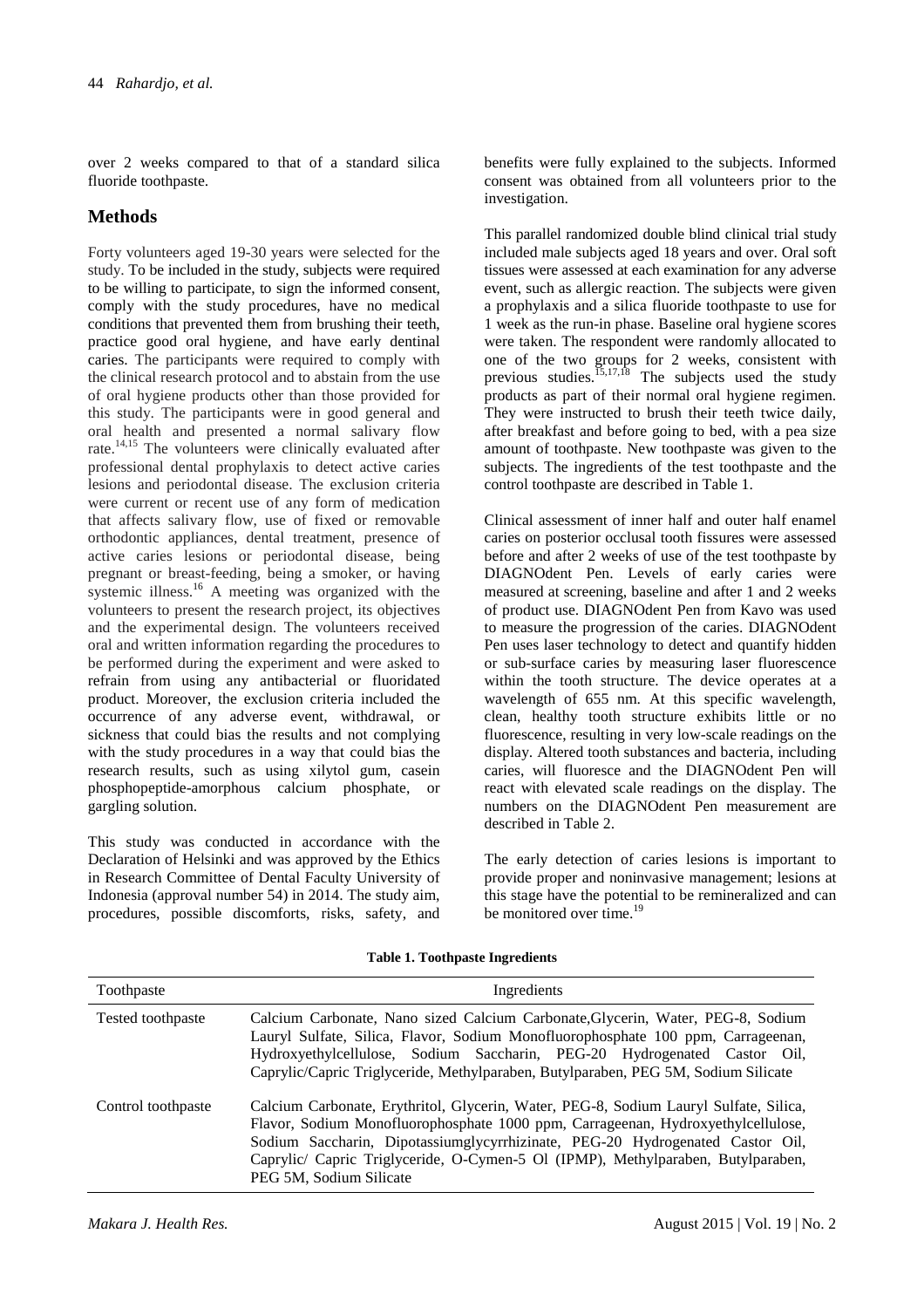| Range     | Category                        |
|-----------|---------------------------------|
| $0-10$    | <b>Healthy Tooth Structure</b>  |
| $11-20$   | <b>Outer Half Enamel Caries</b> |
| $21 - 30$ | Inner Half Enamel Caries        |
| $30+$     | <b>Dentin Caries</b>            |

**Table 2. Category of Diagnosis of DIAGNOdent Pen Measurement** 

**Table 3. DIAGNOdent Pen Results (Mean±SD) Before and After Two Weeks of Toothpaste Usage** 

|                    |     | N teeth Baseline | After<br>2 weeks | <i>p</i> -value |
|--------------------|-----|------------------|------------------|-----------------|
| Control toothpaste | 142 | 18(5)            | 21(7)            | 0.001           |
| Tested toothpaste  | 157 | 19(6)            | 14(5)            | 0.001           |
| <i>p</i> -value    |     | 0.208            | 0.001            |                 |

Conventional methods for caries detection are not capable of quantifying the mineral loss or gain occurring as a result of demineralization and remineralization processes, respectively.<sup>16</sup> In this context, quantitative methods have been developed for caries detection and for monitoring changes in mineral content.<sup>20</sup> Some of these methods are based on the fluorescence of bacterial porphyrins (fluorophores), molecules that are excited by a light source with a specific excitation wavelength.<sup>2</sup> The laser fluorescence DIAGNOdent Pen (LFpen; DIAGNOdent 2190, KaVo) is able to capture, analyze and quantify the fluorescence emitted from bacterial porphyrins and other chromophores.<sup>22</sup> Some studies have evaluated the performance of the Laser Fluorescence pen devices in detecting or monitoring caries development and in monitoring the remineralization process.<sup>16,23-27</sup>

A sample size of 27 subjects completing the study is sufficient to detect a statistically significant  $(p<0.05)$ difference between before and after intervention with a power of 80%, assuming a difference of 50%. Forty subjects meeting the inclusion/exclusion criteria were recruited to the study. The aim was to complete the study with at least 27 subjects. Subjects who withdrew from the study after visit 1 were not replaced.

Wilcoxon statistical tests were used to compare the proportion of caries before and after two weeks. Mann-Whitney statistical tests were conducted to compare the means between toothpastes at baseline. Moreover, values between toothpaste use after two weeks were statistically tested with independent T-test. SPSS 20.0 was used to analyse the data, with a p-value of 0.05 indicating significance.

#### **Results and Discussion**

The measurements were initially taken for forty men. Over the course of the study, four subjects withdrew. Data were analyzed from eighteen placebo group participants and eighteen test group participants. No side effects or adverse events occurred. Research results, presented in Table 3, show the mean DIAGNOdent Pen measurements results before and after two weeks of toothpaste usage. After two weeks of the intervention, the test toothpaste showed a significant increase in repairing teeth compared to the control toothpaste  $(p<0.05)$ .

This study employed DIAGNOdent Pen to analyse in vivo mineralization changes.<sup>28</sup> The results showed that the tested toothpaste containing nano calcium had significantly higher efficacy in repairing early caries. It should be noted that nano calcium has an advantage over watersoluble calcium salts. As demonstrated in this study, nano calcium possesses a good retention property on the surface of the oral cavity due to its colloidal partial size, followed by calcium ion delivery. For calcium ions to exert a caries prevention effect, continuous calcium delivery with higher calcium concentration would be required. Water soluble calcium salts are thought to be readily washed away from the oral cavity. On the other hand, nano calcium absorbed to oral surfaces as solid particles would be capable of continuously supplying calcium ions to oral fluids due to the slow release of calcium ions. Moreover, nano calcium has the potential to increase the fluid pH surrounding the lesion enamel. Dentifrice containing nano calcium has premise for remineralization of incipient enamel lesions.<sup>10,29</sup>

The prevention of tooth decay and the treatment of lesions are ongoing challenges in dentistry, and nanotechnology has been viewed as one of the most revolutionary approaches in this field. $30$  However, at the moment, the applied and marketable dental products have rarely been studied.<sup>31</sup> The advantage of the nano calcium toothpaste revealed in this study is that it has higher remineralizing effects than the control toothpaste. The disadvantage is that several individual factors could have potential impact on remineralization (e.g., behavioral changes, activity of the lesion, depth of the lesion, diet, and stimulation of salivary flow) and these factors may modify the natural process of lesion arrest (or repair).

In summary, this study was carried out to investigate the in vivo remineralization efficacy of a test dentifrice containing nano-sized calcium. It may be concluded that toothpaste with Nano Calcium is effective in repairing early caries over 2 weeks of use compared to the placebo. However, larger studies, including a direct comparison with calcium alone, should be carried out before clear public health implications can be drawn.

## **Conclusions**

Toothpaste containing nano-calcium has the potential to accelerate the healing of early dental caries. Therefore, the use of toothpaste containing nano-calcium would be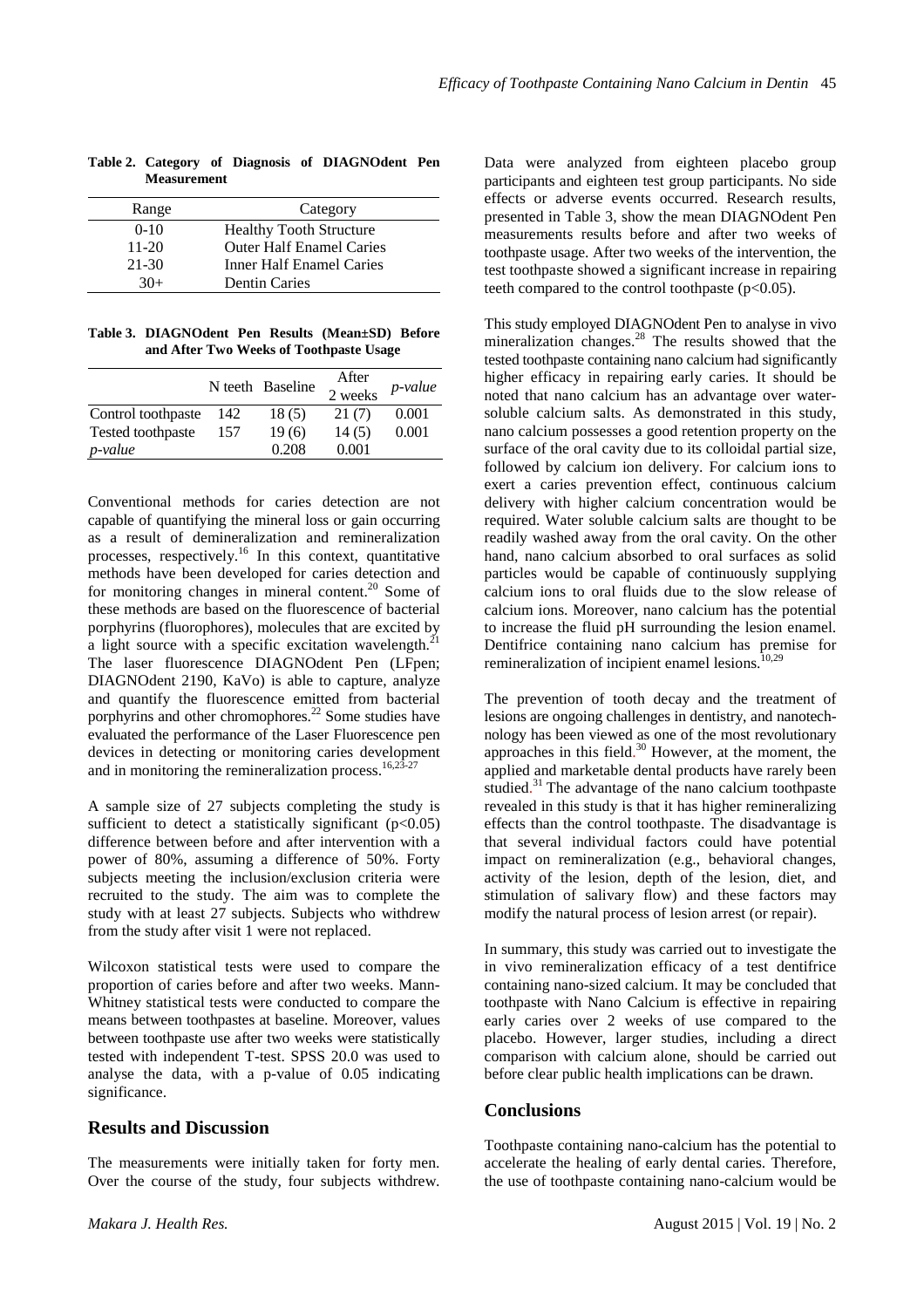beneficial for the community as an early prevention and promotion of dental health.

#### **Acknowledgments**

This study was supported by the PT. Lion-Wings, whom the authors gratefully acknowledged.

#### **References**

- 1. Almosa NA, Lundgren T, Aldrees AM, Birkhed D, Kjellberg H. Diagnosing the severity of buccal caries lesions in governmental and private orthodontic patients at debonding, using the ICDAS-II and the DIAGNOdent Pen. *Angle Orthod*. 2014;84:430-436.
- 2. Fredrick C, Krithikadatta J, Abarajithan M, Kandaswamy D. Remineralisation of occlusal white spot lesion with a combination of 10% CPP-ACP and 0.2% sodium fluoride evaluated using Diagnodent: a pilot study. *Oral Health Prev Dent*. 2013;11:191-196.
- 3. Yazıcıoğlu O, Ulukap H. The investigation of noninvasive techniques for treating early approximal carious lesions: an in vivo study. *Int Dent J*. 2014;64:1-11.
- 4. Maharani DA, Rahardjo A. Is the utilisation of dental care based on need or socioeconomic status? A study of dental care in Indonesia from 1999 to 2009. *Int Dent J*. 2012;62:90-94.
- 5. Maharani DA, Rahardjo A. Mothers' dental Health Behaviors and Mother-Child's Dental Caries Experiences: Study of a Suburb Area in Indonesia. *Makara Journal of Health Series*. 2013;162:72-76.
- 6. Anton R, Karina, Adini Fadhilah, Yosi K, Diah AM. Caries-Preventive Effect of 1300 ppm Fluoride And Carrageenan Containing Toothpaste. *Journal of Dentistry Indonesia*. 2013;20:1-4.
- 7. Nakashima S, Yoshie M, Sano H, Bahar A. Effect of a test dentifrice containing nano-sized calcium carbonate on remineralization of enamel lesions in vitro. *J Oral Sci*. 2009;51:69-77.
- 8. Teo TK, Ashley PF, Louca C. An in vivo and in vitro investigation of the use of ICDAS, DIAGNOdent Pen and CarieScan PRO for the detection and assessment of occlusal caries in primary molar teeth. *Clin Oral Investig*. 2014;18:737-744.
- 9. Boston DW. Initial in vitro evaluation of DIAGNOdent for detecting secondary carious lesions associated with resin composite restorations. *Quintessence Int*. 2003; 31:109-116.
- 10. Costa AM, Paula LM, Bezerra ACB. Use of Diagnodent for Diagnosis of Non-cavitated Occlusal Dentin Caries. *J Appl Oral Sci*. 2008;16:18-23.
- 11. Pinheiro IVA, Medeiros MC, Ferreira MA, Lima KC. Use of Laser Fluorescence (Diagnodent®) For In Vivo Diagnosis of Occlusal Caries: A Systematic Review. *J Minim Interv Dent*. 2008;1:45-51.
- 12. Sinanoglu A, Ozturk E, Ozel E. Diagnosis of occlusal caries using laser fluorescence versus conventional methods in permanent posterior teeth: a clinical study. *Photomed Laser Surg*. 2014;32:130-137.
- 13. Nokhbatolfoghahaie H, Alikhasi M, Chiniforush N, Khoei F, Safavi N, Zadeh BY. Evaluation of Accuracy of DIAGNOdent in Diagnosis of Primary and Secondary

Caries in Comparison to Conventional Methods. *Lasers Med Sci*. 2013;4:159-167.

- 14. Saluja P, Shetty V, Dave A, Arora M, Hans V, Madan A. Comparative Evaluation of the Effect of Menstruation, Pregnancy and Menopause on Salivary Flow Rate, pH and Gustatory Function. *J Clin Diagn Res*. 2014;8:ZC81-5.
- 15. Altenburger MJ, Gmeiner B, Hellwig E, Wrbas KT, Schirrmeister JF. The evaluation of fluorescence changes after application of casein phosphopeptides (CPP) and amorphous calcium phosphate (ACP) on early carious lesions. *Am J Dent*. 2010;23:188-192.
- 16. Spiguel MH, Tovo MF, Kramer PF, Franco KS, Alves KMRP, Delbem ACB. Evaluation of laser fluorescence in the monitoring of the initial stage of the remineralization process: an in vitro and in situ study. *Caries Res*. 2009;43:302-307.
- 17. De Queiroz VS, Nouer PR, Tabchoury CP, Lima-Arsati YB, Nouer DF. In vivo evaluation of fluoride dentifrice and diet control on the demineralization/remineralization process using laser readouts at the margin of the orthodontic bracket/enamel interface. *Am J Dent*. 2015;28:23-27.
- 18. Baeshen HA, Lingström P, Birkhed D. Effect of fluoridated chewing sticks (Miswaks) on white spot lesions in postorthodontic patients. *Am J Orthod Dentofacial Orthop*. 2011;140:291-297.
- 19. Diniz MB, Boldieri T, Rodrigues JA, Santos-Pinto L, Lussi A, Cordeiro RC. The performance ofconventional and fluorescence-based methods for occlusal caries detection: an in vivo study with histologic validation. *J Am Dent Assoc*. 2012;143: 339-350.
- 20. Pretty IA, Maupome G. A closer look at diagnosis in clinical dental practice. Part 5: Emerging technologies for caries detection and diagnosis. *J Can Dent Assoc*. 2004;70:540a-540i.
- 21. Bader JD, Shugars DA. A systematic review of the performance of a laser fluorescence device for detecting caries. *J Am Dent Assoc*. 2004;135:1414-1426.
- 22. Hibst R, Paulus R, Lussi A. A detection of occlusal caries by laser fluorescence: basic and clinical investigations. *Med Laser Applic*. 2001;16:295-213.
- 23. Pinelli C, Campos Serra M, de Castro Monteiro Loffredo L. Validity and reproducibility of a laser fluorescence system for detecting the activity of white-spot lesions on free smooth surfaces in vivo. *Caries Res*. 2002;36:19-24.
- 24. Mendes FM, Nicolau J. Utilization of laser fluorescence to monitor caries lesions development in primary teeth. *J Dent Child*. 2004;71:139-142.
- 25. Aljehani A, Bamzahim M, Yousif MA, Shi XQ. In vivo reliability of an infrared fluorescence method for quantification of carious lesions in orthodontic patients. *Oral Health Prev Dent*. 2006;4:145-150.
- 26. Andersson A, Skold-Larsson K, Petersson L, Twetman S: Measurement of enamel lesion regression with a laser fluorescence device (DIAGNOdent): a pilot study. *Orthodontics*. 2004;1:201-205.
- 27. Diniz MB, Paes Leme AF, Cardoso KS, Rodrigues JA, Cordeiro RCL: The efficacy of laser fluorescence to detect in vitro demineralization and remineralization of smooth enamel surfaces. *Photomed Laser Surg*. 2009;27:57-61.
- 28. Chu CH, Lo EC, You DS. Clinical diagnosis of fissure caries with conventional and laser-induced fluorescence techniques. *Lasers Med Sci*. 2010;25:355-362.